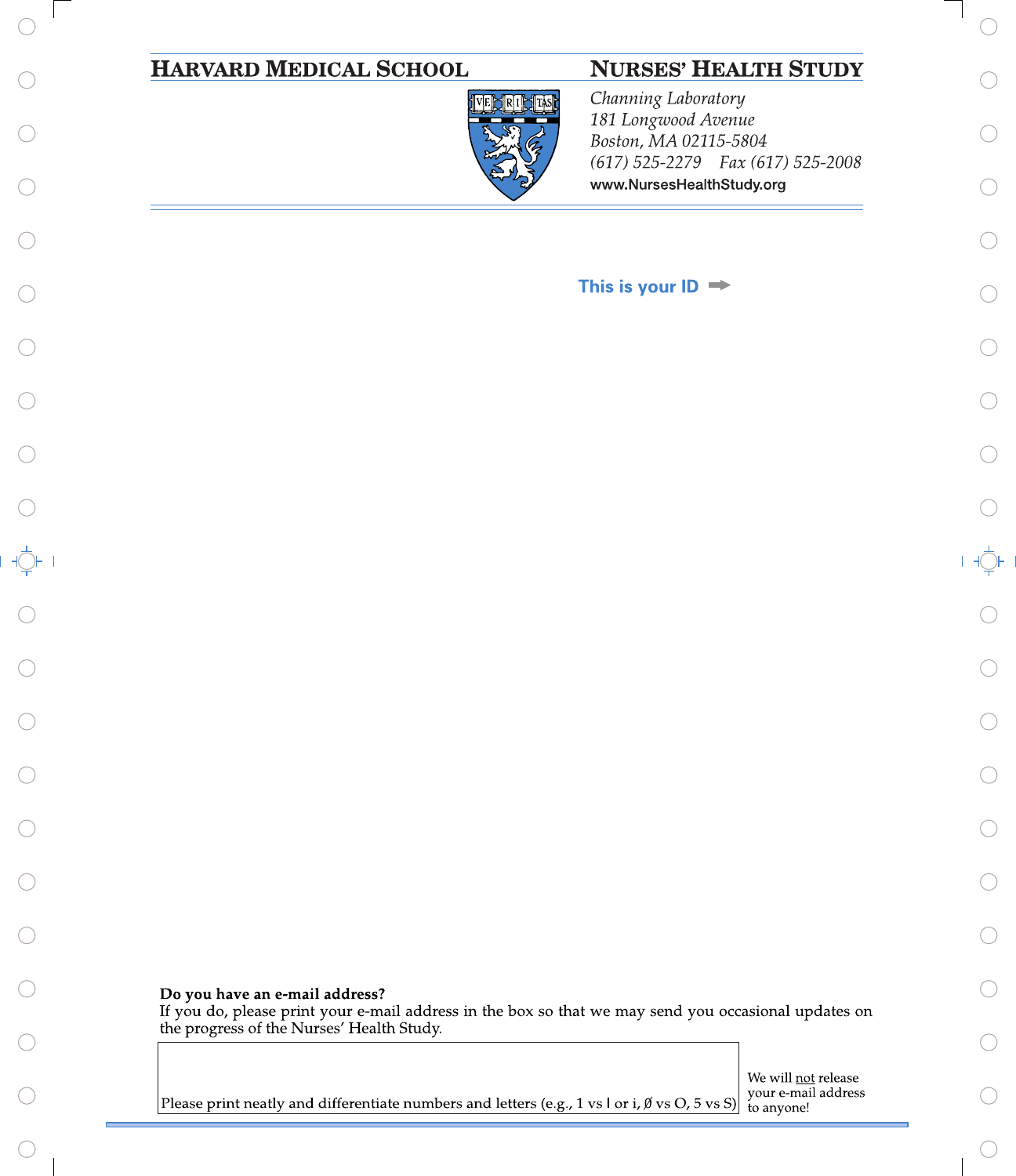## **HARVARD MEDICAL SCHOOL**

## **NURSES' HEALTH STUDY**

## **INSTRUCTIONS**

Please use an ordinary pencil to answer all questions. Fill in the appropriate response circles completely. The form is designed to be read by optical-scanning equipment, so it is important that you keep any write-in responses within the spaces provided and erase any incorrect marks completely. If you have comments, please write them on a separate piece of paper.

## **Please fill in the circles completely.**

Do not mark this way:  $\emptyset\emptyset\bigcirc$ 



**EXAMPLE:** Mark "Yes" bubble and Year of Diagnosis bubble for each illness you have had diagnosed.



- Please return the questionnaire in the enclosed postage-paid envelope.
- If your name and address as printed on this letter are no longer correct or are incomplete, or if you are providing your e-mail address, please make any necessary changes on the letter and return it to us.
- Thank you for completing the 2014 Nurses' Health Study Questionnaire.

Federal research regulations require us to include the following information: There are no direct benefits to you from participating in this study. The risk of breach of confidentiality associated with participation in this study is very small.

Your choice to participate in this study is completely voluntary and you may decline or withdraw at any time without penalty.

Although complete information is important to the study, you may skip any question you do not wish to answer.

You will not receive monetary compensation for participating.

If you have any questions regarding your rights as a research participant, you are encouraged to call a representative of the Human Subjects Committee at the Brigham and Women's Hospital (617-424-4100).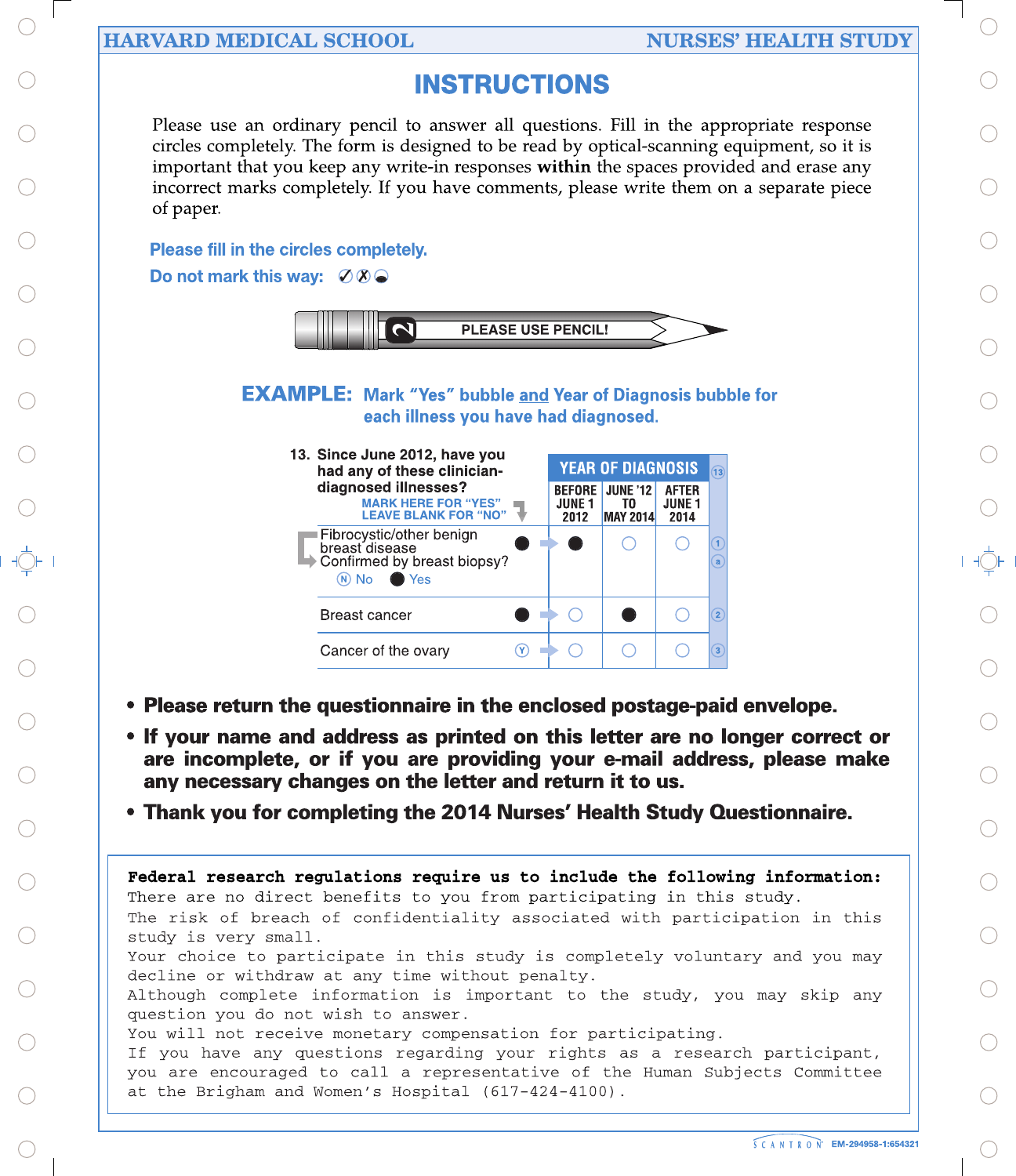|                                                                                                                                                         | <b>HARVARD MEDICAL SCHOOL</b><br><b>NURSES' HEALTH STUDY</b><br>Page 1                                                                                                                                                                                                                                                                               |                                                                                              |
|---------------------------------------------------------------------------------------------------------------------------------------------------------|------------------------------------------------------------------------------------------------------------------------------------------------------------------------------------------------------------------------------------------------------------------------------------------------------------------------------------------------------|----------------------------------------------------------------------------------------------|
| 1. Your current<br>weight?                                                                                                                              | 2. Do you currently smoke cigarettes?                                                                                                                                                                                                                                                                                                                | $\overline{2}$                                                                               |
| <b>POUNDS</b><br>$\odot$<br>$\odot$<br>$\left( 0\right)$                                                                                                | $\bigcirc$ No<br>$\bigcirc$ Yes $\blacksquare$ How many/day?<br>$\bigcirc$ 1–4<br>$\bigcirc$ 5–14<br>$\bigcirc$ 15–24<br>$\bigcirc$ 35–44<br>$\bigcirc$ 25–34<br>$\bigcirc$ 45+                                                                                                                                                                      | a                                                                                            |
| $\left( \widehat{1}\right)$<br>$\odot$<br>$\odot$<br>$\circled{2}$<br>$\circled{2}$<br>$\circled{2}$<br>$\circled{3}$<br>$\circled{3}$<br>$\circled{3}$ | 3. Have you had your uterus removed?                                                                                                                                                                                                                                                                                                                 |                                                                                              |
| $\bigcirc$<br>$\circled{4}$<br>$\circled{4}$<br>$\circled{5}$<br>$\circled{5}$<br>$\circled{5}$                                                         | ○ No ○ Yes ▶ Date of surgery:<br>$\bigcirc$ Before June 1, 2012 $\bigcirc$ After June 1, 2012                                                                                                                                                                                                                                                        | a                                                                                            |
| $\circ$<br>$\circled{6}$<br>$\circled{6}$<br>$\left(7\right)$<br>$\circled{7}$<br>$\circled{8}$<br>$\circled{8}$                                        | 4. Have you ever had either of your ovaries surgically removed?                                                                                                                                                                                                                                                                                      |                                                                                              |
| $\circled{9}$<br>(9)                                                                                                                                    | $\bigcirc$ No $\bigcirc$ Yes $\blacksquare$ a) How many ovaries do you have remaining? $\bigcirc$ None<br>$()$ One                                                                                                                                                                                                                                   | (a)                                                                                          |
|                                                                                                                                                         | 5. Since June 2012, have you used prescription female hormones?<br>(Not including over-the-counter/herbal/soy preparations.)                                                                                                                                                                                                                         |                                                                                              |
| $\bigcap$ Yes<br>$\bigcirc$ No                                                                                                                          | a) How many months did you use hormones since June 2012?<br>$\bigcirc$ 1–4 months $\bigcirc$ 5–9 $\bigcirc$ 10–14 $\bigcirc$ 15–19 $\bigcirc$ 20–25 $\bigcirc$ 26–30 $\bigcirc$ 31–35<br>$\bigcirc$ 36+ months                                                                                                                                       | a                                                                                            |
|                                                                                                                                                         | b) Are you currently using them (within the last month)? $\bigcirc$ Yes $\bigcirc$ No If No, skip to question 6.                                                                                                                                                                                                                                     |                                                                                              |
|                                                                                                                                                         | c) Mark the type(s) of hormones you are CURRENTLY using:<br>$\bigcirc$ Prempro $\bigcirc$ Oral estrogen (e.g., Premarin, Estrace, etc.) $\bigcirc$ Patch Estrogen $\bigcirc$ Vaginal Estrogen ( $\circ$                                                                                                                                              |                                                                                              |
|                                                                                                                                                         | ◯ Estrogen gels, creams, or sprays on skin ◯ Other Estrogen (specify in box below)<br>○ Oral Progesterone (e.g., Provera/MPA) ○ Micronized progesterone (e.g., Prometrium)<br>$\bigcirc$ Vaginal progesterone $\bigcirc$ Other progesterone (specify in box below)                                                                                   |                                                                                              |
|                                                                                                                                                         | Other hormones CURRENTLY<br>$\bigcirc$ $\bigcirc$ $\bigcirc$ $\bigcirc$<br>used (e.g., Tri-est), Specify:                                                                                                                                                                                                                                            | $\overline{1}$ $\overline{1}$ $\overline{1}$ $\overline{1}$                                  |
|                                                                                                                                                         | (2)(2)(2)<br>6. Do you have difficulty with your balance?                                                                                                                                                                                                                                                                                            | $\left( 6\right)$<br>(3)(3)(3)                                                               |
|                                                                                                                                                         | O Occasionally<br>$\bigcirc$ Often                                                                                                                                                                                                                                                                                                                   |                                                                                              |
| $\bigcirc$ No                                                                                                                                           |                                                                                                                                                                                                                                                                                                                                                      | $\boxed{4}$ $\boxed{4}$ $\boxed{4}$                                                          |
|                                                                                                                                                         | $\boxed{5}$ $\boxed{5}$ $\boxed{5}$<br>7. Do you usually use a cane, walker or wheelchair/scooter? (Mark all that apply.)                                                                                                                                                                                                                            | 6) 6) 6)<br>$\sqrt{7}$                                                                       |
| $\bigcirc$ No                                                                                                                                           | ◯ Wheelchair/scooter<br>$\bigcirc$ Unable to walk<br>$\overline{7}$ $\overline{7}$ $\overline{7}$ $\overline{7}$<br>◯ Walker<br>( Cane<br>8) (8) (8)<br>8. Number of times you have fallen to the ground in the past year:                                                                                                                           | $\left( 8\right)$<br>$\left(\mathbf{9}\right)\left(\mathbf{9}\right)\left(\mathbf{9}\right)$ |
| $\bigcirc$ None<br>()1                                                                                                                                  | $\bigcirc$ 3<br>$\bigcirc$ 4<br>$\bigcirc$ 5<br>$\bigcirc$ 6<br>$\bigcirc$ 2<br>$\bigcirc$ 9 or more<br>$($ $)$ 7<br>( ) 8                                                                                                                                                                                                                           |                                                                                              |
| $\bigcirc$ Nursing home                                                                                                                                 | 9. Do you live in any of the following special residential settings?<br>$\bigcirc$ Senior/retirement housing or community exclusively for people age 55+                                                                                                                                                                                             | $\boxed{9}$                                                                                  |
| Assisted living facility                                                                                                                                | None of the above                                                                                                                                                                                                                                                                                                                                    |                                                                                              |
| $\bigcap$ No                                                                                                                                            | 10. Do you currently take multi-vitamins?<br>$\bigcirc$ Yes $\longrightarrow$ a) How many do you take per week?<br>$\bigcirc$ 6-9<br>$\bigcirc$ 10 or more<br>$\bigcirc$ 2 or less<br>$\bigcirc$ 3-5                                                                                                                                                 | 10 <sup>1</sup>                                                                              |
|                                                                                                                                                         |                                                                                                                                                                                                                                                                                                                                                      |                                                                                              |
| $()$ No                                                                                                                                                 | 11. Aside from multi-vitamins, do you currently take Vitamin D (separately or in calcium supplement)?<br>$\bigcirc$ Yes, seasonal only<br>Less than<br>$\bigcirc$ 600 to<br>$\bigcirc$ 1000 to<br>$\bigcirc$ 2000 IU<br>$\bigcirc$ Don't<br><b>Dose</b><br>$\bigcirc$ Yes, most months<br>600 IU<br>900 IU<br>1500 IU<br>per day:<br>know<br>or more |                                                                                              |
|                                                                                                                                                         | 12. Is this your correct date of birth?<br>$\bf{1})$ $\bf{1})$ $\bf{1})$ $\bf{1})$ $\bf{1})$ $\bf{1})$ $\bf{1})$ $\bf{1})$                                                                                                                                                                                                                           |                                                                                              |
| $\bigcirc$ Yes<br>$\bigcirc$ No $\blacksquare$                                                                                                          | $2)$ $2)$ $2)$ $2)$ $2)$ $2)$ $2)$<br>If No, please write correct date.<br>4)(4)(4)(4)(4)(4)(4)<br><b>MONTH</b><br><b>DAY</b><br><b>YEAR</b><br>8)(8)(8)(8)(8)(8)(8)                                                                                                                                                                                 |                                                                                              |

 $=$   $\frac{3/8"PERF}{}$ .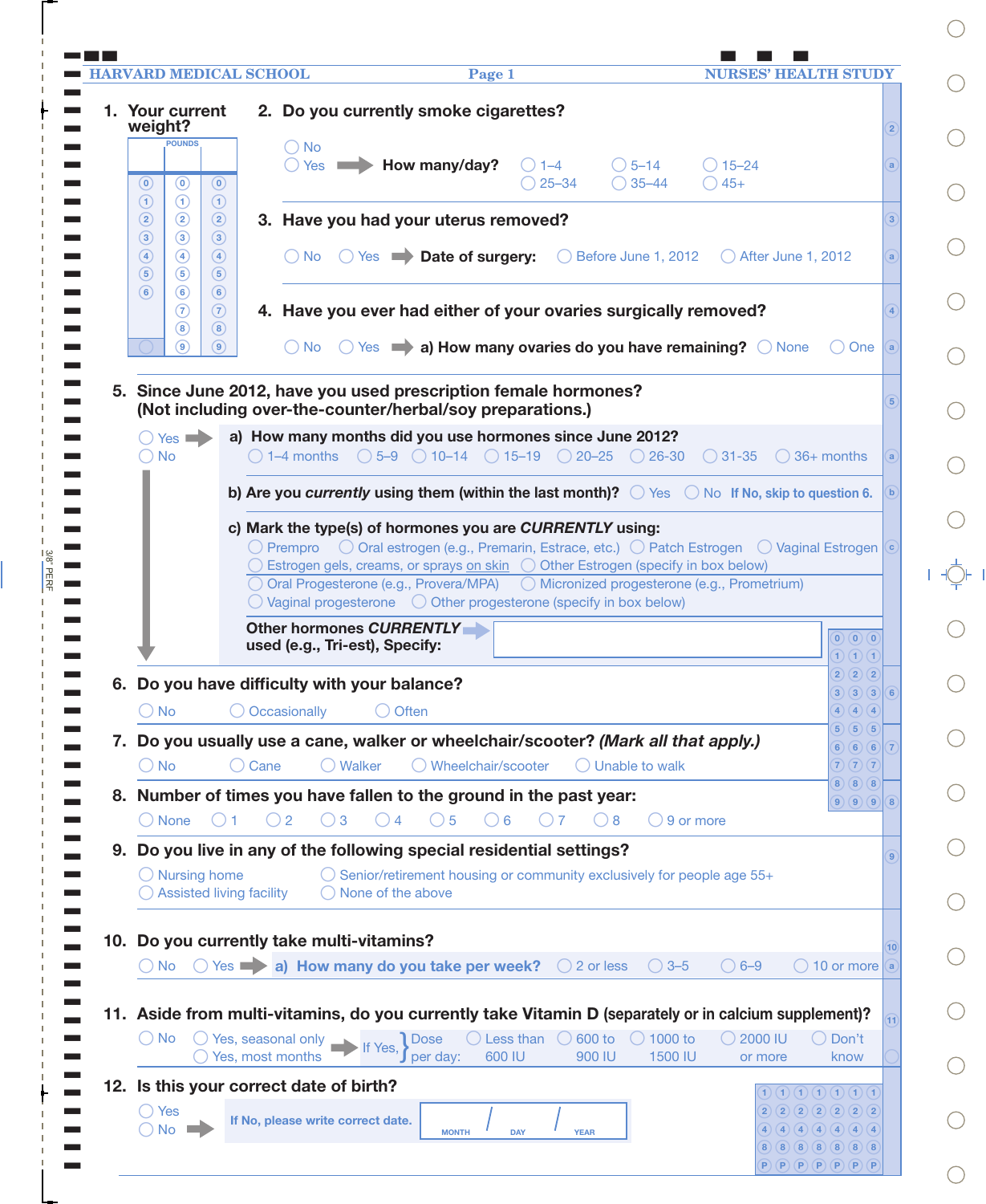| 13. Since June 2012, have you                                           |                                  |                                             |                                                 | Page 2                |                                 |                                                                         |                |                           | <b>NURSES' HEALTH STUDY</b>                     |                                  |
|-------------------------------------------------------------------------|----------------------------------|---------------------------------------------|-------------------------------------------------|-----------------------|---------------------------------|-------------------------------------------------------------------------|----------------|---------------------------|-------------------------------------------------|----------------------------------|
| had any of these clinician-<br>diagnosed illnesses?                     |                                  | <b>BEFORE</b>                               | <b>YEAR OF DIAGNOSIS</b><br><b>JUNE '12</b>     | <b>AFTER</b>          |                                 |                                                                         |                | <b>BEFORE</b>             | <b>YEAR OF DIAGNOSIS</b><br><b>JUNE '12</b>     | <b>AFTER</b>                     |
| MARK HERE FOR "YES," LEAVE BLANK FOR "NO"                               |                                  | JUNE <sub>1</sub><br>2012                   | T <sub>0</sub><br><b>MAY 2014</b>               | <b>JUNE 1</b><br>2014 |                                 | <b>MARK HERE FOR "YES,"</b><br>LEAVE BLANK FOR "NO"                     |                | JUNE <sub>1</sub><br>2012 | T <sub>0</sub><br><b>MAY 2014</b>               | JUNE <sub>1</sub><br>2014        |
| Fibrocystic/other benign<br>breast disease                              | $(\mathsf{Y})$                   |                                             |                                                 |                       | 1                               | ICD-Implantable<br>Cardiac Defibrillator                                | $\circledcirc$ | $(\ )$                    |                                                 |                                  |
| Confirmed by breast biopsy?<br>$(N)$ No $(Y)$ Yes                       |                                  |                                             |                                                 |                       | $\mathbf{a}$                    | Osteoporosis                                                            | $\circledcirc$ | $(\ )$                    | ( )                                             | ( )                              |
| <b>Breast cancer</b>                                                    | $\circled{r}$                    | $\left(\begin{array}{c} \end{array}\right)$ | $\bigcirc$                                      | $\left(\right)$       | $\overline{2}$                  | Hip fracture                                                            | $\circledcirc$ | $(\ )$                    | $(\ )$                                          | $(\ )$                           |
| Cancer of the ovary                                                     | $\circledcirc$                   |                                             | $\left( \begin{array}{c} 1 \end{array} \right)$ | ( )                   | $\overline{3}$                  | Vertebral (spine)<br>fracture                                           | $\circledcirc$ | $(\ )$                    | ◯                                               | $(\ )$                           |
| Colon or rectal polyp (benign)                                          | $\circled{r}$                    | $\left(\begin{array}{c} \end{array}\right)$ | $\bigcirc$                                      | O                     | $\overline{4}$                  | Hyperparathyroidism                                                     | $\circledcirc$ | $(\ )$                    |                                                 | $(\ )$                           |
| Cancer of the colon or rectum $\sqrt{Y}$                                |                                  |                                             | $\left( \begin{array}{c} 1 \end{array} \right)$ | $\left(\ \right)$     | $\overline{5}$                  | Glaucoma                                                                | $\circled{r}$  | $($ )                     | ( )                                             | $(\ )$                           |
| Leukemia or Lymphoma                                                    | $\circledcirc$                   | $(\ )$                                      | $\bigcirc$                                      | O                     | 6                               | Macular degeneration<br>$\circledR$<br>of retina                        |                |                           |                                                 | $(\ )$                           |
| Melanoma                                                                | $\circled{r}$                    |                                             | $\left( \begin{array}{c} 1 \end{array} \right)$ | ( )                   | $\overline{7}$                  | Cataract-1st (Dx)                                                       | $\circledcirc$ | $( \ )$                   | $($ )                                           | $(\ )$                           |
| Basal cell skin cancer                                                  | $\circled{r}$                    | $( \ )$                                     | $\bigcirc$                                      | $\left(\ \right)$     | $\sqrt{8}$                      | Cataract extraction<br>$\circ$                                          |                | $(\ )$                    | $\left( \quad \right)$                          | $(\ )$                           |
| Squamous cell skin cancer                                               | $\circled{r}$                    |                                             | $($ )                                           | ( )                   | $\overline{9}$                  | Parkinson's Disease <sup>(Y)</sup>                                      |                | $($ )                     | $($ )                                           | $( \ )$                          |
| Other cancer                                                            | (9)                              | $($ )                                       | $\bigcirc$                                      | $\bigcirc$            | (10)                            | Lou Gehrig's Disease/ $\sqrt{y}$<br>Amyotrophic Lat Sclerosis           |                |                           |                                                 |                                  |
| Specify site of<br>other cancer<br>(e.g., uterus, pancreas, lung, etc.) |                                  |                                             |                                                 |                       |                                 | Alzheimer's or other<br>$\overline{(\overline{Y})}$<br>type of dementia |                |                           | $($ )                                           | $\begin{array}{ccc} \end{array}$ |
| Diabetes mellitus                                                       | $\circ$<br><b>The Co</b>         |                                             | $\left( \begin{array}{c} 1 \end{array} \right)$ | ( )                   | $\overline{11}$                 | (e.g., vascular, FTD, Lewy Body)<br>Kidney stones                       | $\circledcirc$ | $(\ )$                    |                                                 |                                  |
| Elevated cholesterol                                                    | (Y)                              |                                             | $($ )                                           | $(\ )$                | 12                              | Ulcerative colitis or                                                   | $\Omega$       |                           |                                                 |                                  |
| High blood pressure                                                     | $\circledcirc$                   |                                             | O                                               | O                     | (13)                            | Crohn's or<br>microscopic colitis                                       |                |                           |                                                 |                                  |
| Myocardial infarction<br>(heart attack)<br>Hospitalized for MI?         | $\circledcirc$                   | $( \ )$                                     | $\bigcirc$                                      | $\bigcirc$            | $\overline{14}$<br>$\mathbf{a}$ | Gastric/duodenal ulcer $\vee$                                           |                | O                         | $\left( \begin{array}{c} 1 \end{array} \right)$ |                                  |
| (N) No (Y) Yes<br>Angina pectoris                                       | $\overline{(\gamma)}$<br>m       | ∩                                           | ∩                                               | ∩                     | 15                              | Barrett's esophagus (Y)                                                 |                | $\bigcirc$                | $\bigcirc$                                      | ( )                              |
| Confirmed by angiogram?<br>(N) No (Y) Yes                               |                                  |                                             |                                                 |                       | a                               | Celiac disease                                                          | $\circledcirc$ | $( \ )$                   | $\bigcirc$                                      |                                  |
| Coronary bypass,                                                        | $\circ$                          | O                                           | $\bigcirc$                                      | $\bigcirc$            | (16)                            | <b>Rheumatoid Arthritis</b><br>or Systemic Lupus (SLE)                  | $\circledcirc$ | O                         | $\bigcirc$                                      | O                                |
| angioplasty, or stent<br>Congestive heart failure                       | $\circledcirc$                   |                                             | $\bigcirc$                                      | O                     | (17)                            | Gout                                                                    | $\circledcirc$ | ( )                       | O                                               | O                                |
| Stroke (CVA)                                                            | $\circledcirc$                   | ( )                                         | $\bigcirc$                                      | $\bigcirc$            | (18)                            | Depression,<br>clinician diagnosed                                      | $\circled{r}$  | O                         | $\bigcirc$                                      | O                                |
| TIA (Transient ischemic attack)                                         | $\circledcirc$<br><b>COLLEGE</b> | $( \ )$                                     | $\bigcirc$                                      | O                     | (19)                            | Fatty liver disease<br>and/or cirrhosis                                 | $\circledcirc$ | $(\ )$                    | $\bigcirc$                                      | O                                |
| Peripheral artery disease or                                            | $\circled{r}$                    | ∩                                           | $\bigcirc$                                      | $\bigcirc$            | $\overline{20}$                 | Chronic hepatitis<br>(B or C)                                           | $\circledcirc$ | O                         | $\bigcirc$                                      | O                                |
| claudication of legs<br>(not varicose veins)                            |                                  |                                             |                                                 |                       |                                 | Other major illness<br>or surgery since                                 | $\circled{r}$  |                           |                                                 |                                  |
| Carotid surgery (Endarterectomy) Y                                      |                                  |                                             | $\bigcirc$                                      | O                     | $\boxed{21}$                    | June 2012<br>Please specify:                                            |                | Date:                     |                                                 |                                  |
| Pulmonary embolus or<br>Deep vein thrombosis                            | $\circ$                          | $\bigcirc$                                  | $\bigcirc$                                      | $\bigcirc$            | (22)                            |                                                                         |                |                           |                                                 |                                  |
| Atrial fibrillation                                                     | $\circledcirc$<br><b>The Co</b>  | ∩                                           | $\bigcirc$                                      | O                     | (23)                            | (e.g., hip replacement, GERD, etc.)                                     |                |                           |                                                 |                                  |

 $3/8" PERF$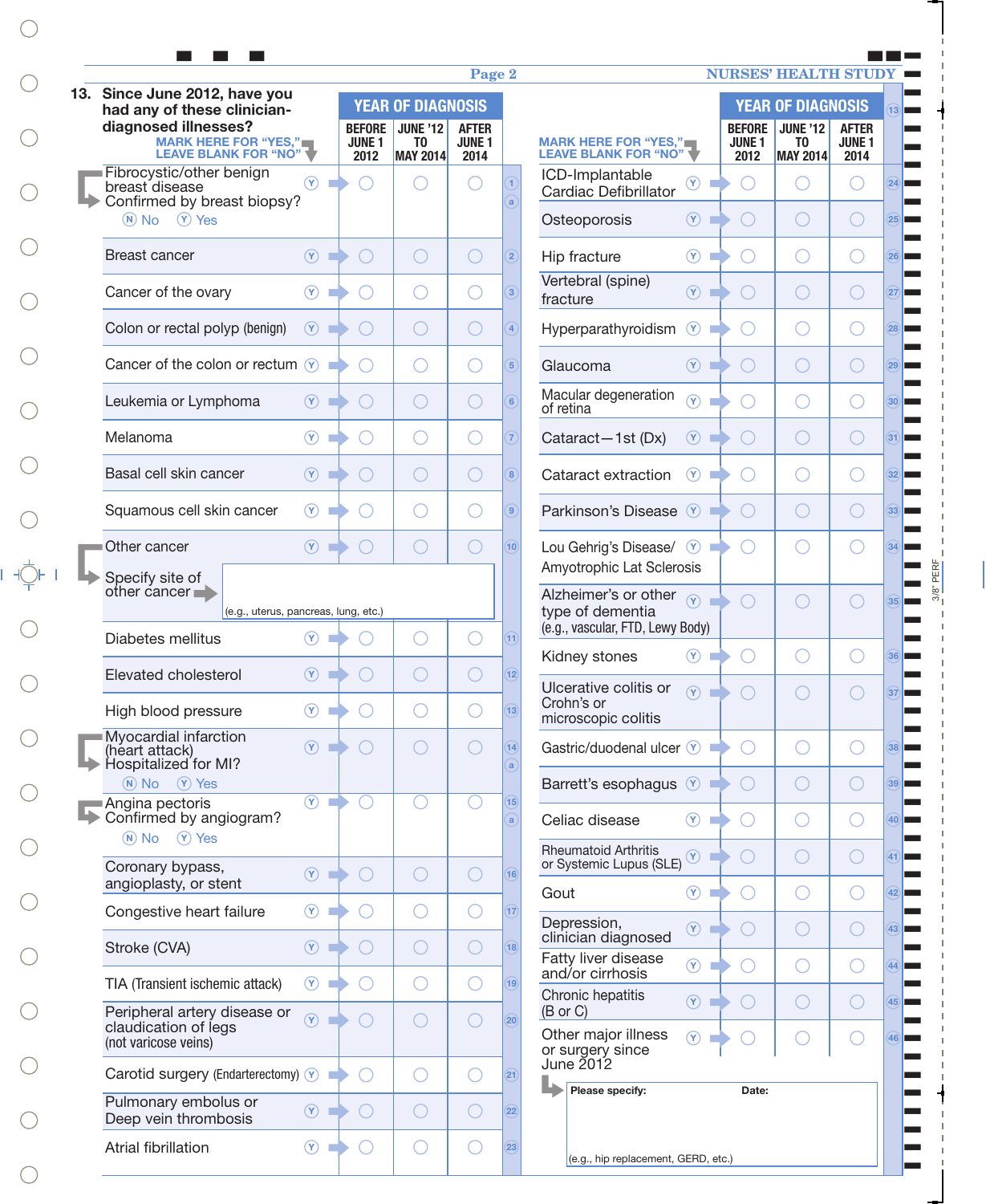|       | <b>HARVARD MEDICAL SCHOOL</b>                                                            |                              | Page 3                                                       |                                               |                    |                   |                  |                                       |                                                            |                        |                                              | <b>NURSES' HEALTH STUDY</b>                               |                 |
|-------|------------------------------------------------------------------------------------------|------------------------------|--------------------------------------------------------------|-----------------------------------------------|--------------------|-------------------|------------------|---------------------------------------|------------------------------------------------------------|------------------------|----------------------------------------------|-----------------------------------------------------------|-----------------|
|       | 14. In the past two years have you had<br>(If yes, mark all that apply)<br><b>No</b>     | Yes, for<br><b>Screening</b> | Yes, for<br><b>Symptoms</b>                                  |                                               |                    |                   |                  | C                                     | $\bigcirc$ $\bigcirc$ $\bigcirc$<br>1)(1)(1)<br>2) (2) (2) |                        | (2)(2)(2)                                    | $\bigcirc$ $\bigcirc$ $\bigcirc$ $\bigcirc$<br>1) (1) (1) | $\overline{14}$ |
|       | $\circledR$<br>A physical exam?                                                          | $\circledcirc$               | $\circledcirc$                                               |                                               |                    |                   |                  | $\mathbf{3}$ )                        | $\left( 3\right)$ $\left( 3\right)$<br>(4)(4)              |                        | 4) (4) (4)                                   | $3)$ $(3)$ $(3)$                                          |                 |
|       | $\circledR$<br>Exam by eye doctor?                                                       | $\circledcirc$               | $\circledcirc$                                               |                                               |                    |                   |                  | 4)<br>$\overline{5}$ )                | (5)(5)<br>6) 6) 6                                          |                        | 6) 6) 6                                      | 5)(5)(5)                                                  |                 |
|       | Mammogram?<br>$\circledR$                                                                | $\circledcirc$               | $\circledcirc$                                               |                                               |                    |                   |                  | $\sqrt{7}$ $\sqrt{7}$ $\sqrt{7}$      |                                                            |                        | 7) (7) (7)                                   |                                                           |                 |
|       | $\circledR$<br>Fasting blood sugar?                                                      | $\circledcirc$               | $\circledcirc$                                               |                                               |                    |                   |                  |                                       | 8) (8) (8)<br>$9)$ $(9)$ $(9)$                             |                        |                                              | 8)(8)(8)<br>$9)$ $(9)$ $(9)$                              |                 |
|       | Upper endoscopy?<br>$(N)$ No<br>$(Y)$ Yes                                                |                              | Initial reason(s) you had this Colonoscopy or Sigmoidoscopy? |                                               |                    |                   |                  |                                       |                                                            |                        |                                              |                                                           |                 |
|       | (Virtual) CT Colonoscopy? M No<br>$(Y)$ Yes                                              |                              | $\bigcirc$ Visible blood                                     |                                               |                    |                   |                  | ◯ Occult fecal blood                  |                                                            |                        |                                              |                                                           |                 |
|       | (Y) Yes<br>Colonoscopy?<br>$(N)$ No                                                      |                              | $\bigcirc$ Diarrhea/constipation<br>$\bigcirc$ Barium enema  |                                               |                    |                   |                  | $\bigcirc$ Fecal or stool DNA testing |                                                            |                        | ◯ Family history of colon cancer             |                                                           |                 |
|       | Sigmoidoscopy?<br>$(N)$ No<br>(Y) Yes                                                    |                              | $\bigcirc$ Prior polyps<br>Abdominal pain                    |                                               |                    |                   |                  |                                       |                                                            |                        | $\bigcirc$ Asymptomatic or routine screening | $\bigcirc$ Follow-up of (virtual) CT colonoscopy          | $\overline{a}$  |
|       | DURING THE PAST YEAR, what was your                                                      |                              |                                                              |                                               |                    |                   |                  |                                       |                                                            |                        |                                              |                                                           |                 |
|       | average time PER WEEK spent at each of<br>the following recreational activities?         |                              |                                                              | $1 - 4$                                       | $5 - 19$           | $20 - 59$         | <b>One</b>       | <b>TIME PER WEEK</b>                  | $2 - 3$                                                    | $4 - 6$                | $7 - 10$                                     |                                                           | (15)            |
|       |                                                                                          |                              | Zero                                                         | Min.                                          | Min.               | Min.              | Hour             | $1 - 1.5$<br>Hrs.                     | Hrs.                                                       | Hrs.                   | Hrs.                                         | $11+$<br>Hrs.                                             |                 |
|       | Walking for exercise or walking for transportation<br>or errands                         |                              | O                                                            | $\bigcirc$                                    | O                  | O                 | $\bigcirc$       | $\bigcirc$                            | $\left(\ \right)$                                          | O                      | $\bigcirc$                                   | $\bigcirc$                                                |                 |
|       | Running or jogging                                                                       |                              | Ő                                                            | $\bigcirc$                                    | 0                  | $\bigcirc$        | O                | O                                     | $\bigcirc$                                                 | O                      | $\bigcirc$                                   | 0                                                         |                 |
|       | Bicycling (include stationary machine)                                                   |                              | O                                                            | $\bigcirc$                                    | Ő                  | O                 | $\bigcirc$       | $\bigcirc$                            | $\bigcirc$                                                 | $\bigcirc$             | O                                            | $\bigcirc$                                                |                 |
|       | Tennis, squash, racquetball                                                              |                              | O                                                            | $\bigcirc$                                    | 0                  | $\bigcirc$        | ( )              | $\bigcirc$                            | $\bigcirc$                                                 | O                      | O                                            | 0                                                         |                 |
|       | Lap swimming                                                                             |                              | O                                                            | $\bigcirc$                                    | $\bigcirc$         | O                 | $\bigcirc$       | $\bigcirc$                            | O                                                          | $\bigcirc$             | Ő                                            | $\bigcirc$                                                |                 |
|       | Other aerobic exercise (aerobic dance, ski or<br>stair machine, etc.)                    |                              | O                                                            | $\left( \begin{array}{c} \end{array} \right)$ | ( )                | 0                 |                  | 0                                     | 0                                                          |                        | ( )                                          | 0                                                         |                 |
|       | Lower intensity exercise (yoga, stretching, toning)                                      |                              | $\bigcirc$                                                   | $\bigcirc$                                    | O                  | O                 | ( )              | $\bigcirc$                            | O                                                          | $\left( \quad \right)$ | $\bigcirc$                                   | ( )                                                       |                 |
|       | Other vigorous activities (e.g., lawn mowing)                                            |                              | O                                                            | $\left( \begin{array}{c} \end{array} \right)$ | 0                  | $\left(\ \right)$ |                  | 0                                     | 0                                                          |                        | $(\ )$                                       |                                                           |                 |
|       | Weight training or resistance exercises<br>(Include free weights or resistance machines) | Arm weights<br>Leg weights   |                                                              |                                               |                    |                   |                  |                                       |                                                            |                        |                                              |                                                           |                 |
| ■ 16. | DURING THE PAST YEAR, on average, how many                                               |                              |                                                              |                                               |                    |                   |                  | <b>TIME PER WEEK</b>                  |                                                            |                        |                                              |                                                           |                 |
|       | <b>HOURS PER WEEK did you spend:</b>                                                     |                              |                                                              | Zero<br>Hrs.                                  | <b>One</b><br>Hour | $2 - 5$<br>Hrs.   | $6 - 10$<br>Hrs. | $11 - 20$<br>Hrs.                     | $21 - 40$<br>Hrs.                                          | $41 - 60$<br>Hrs.      | $61 - 90$<br>Hrs.                            | Over<br>90 Hrs.                                           | (16)            |
|       | Standing or walking around at work or away from home?<br>(hrs./week)                     |                              |                                                              | $\bigcirc$                                    | $(\ )$             | O                 | ( )              | $\bigcirc$                            | $(\ )$                                                     | $\bigcirc$             | $\left(\begin{array}{c} \end{array}\right)$  | 0                                                         |                 |
|       | Standing or walking around at home? (hrs./week)                                          |                              |                                                              | O                                             |                    | $\left(\ \right)$ |                  | $\left(\ \right)$                     | 0                                                          |                        | ( )                                          |                                                           |                 |
|       | Sitting at work or away from home or while driving? (hrs./week)                          |                              |                                                              | $\left( \quad \right)$                        | O                  | O                 | ( )              | $\bigcirc$                            | O                                                          | $\bigcirc$             | $\bigcirc$                                   | $\left(\ \right)$                                         |                 |
|       | Sitting at home while watching TV/DVD/Movies? (hrs./week)                                |                              |                                                              | $\bigcirc$                                    | 0                  | O                 |                  | O                                     | 0                                                          |                        | $\circ$                                      | ( )                                                       |                 |
|       | Other sitting at home (e.g., reading, meal times, at desk)?                              |                              |                                                              |                                               |                    |                   |                  |                                       |                                                            |                        |                                              |                                                           |                 |

 $= 3/8" PERF$ 

 $\bigcirc$  $\bigcirc$  $\bigcirc$  $\bigcirc$  $\bigcirc$  $\bigcirc$  $\bigcirc$  $\bigcirc$  $\bigcirc$  $\bigcirc$  $\begin{array}{ccc} & & \\ \mid & \rightarrow & \\ \longleftarrow & & \\ \mid & \longmapsto & \\ \longleftarrow & & \\ \mid & \longmapsto & \\ \end{array}$  $\bigcirc$  $\bigcirc$  $\bigcirc$  $\bigcirc$  $\bigcirc$  $\bigcirc$  $\bigcirc$  $\bigcirc$  $\bigcirc$  $\bigcirc$  $\bigcirc$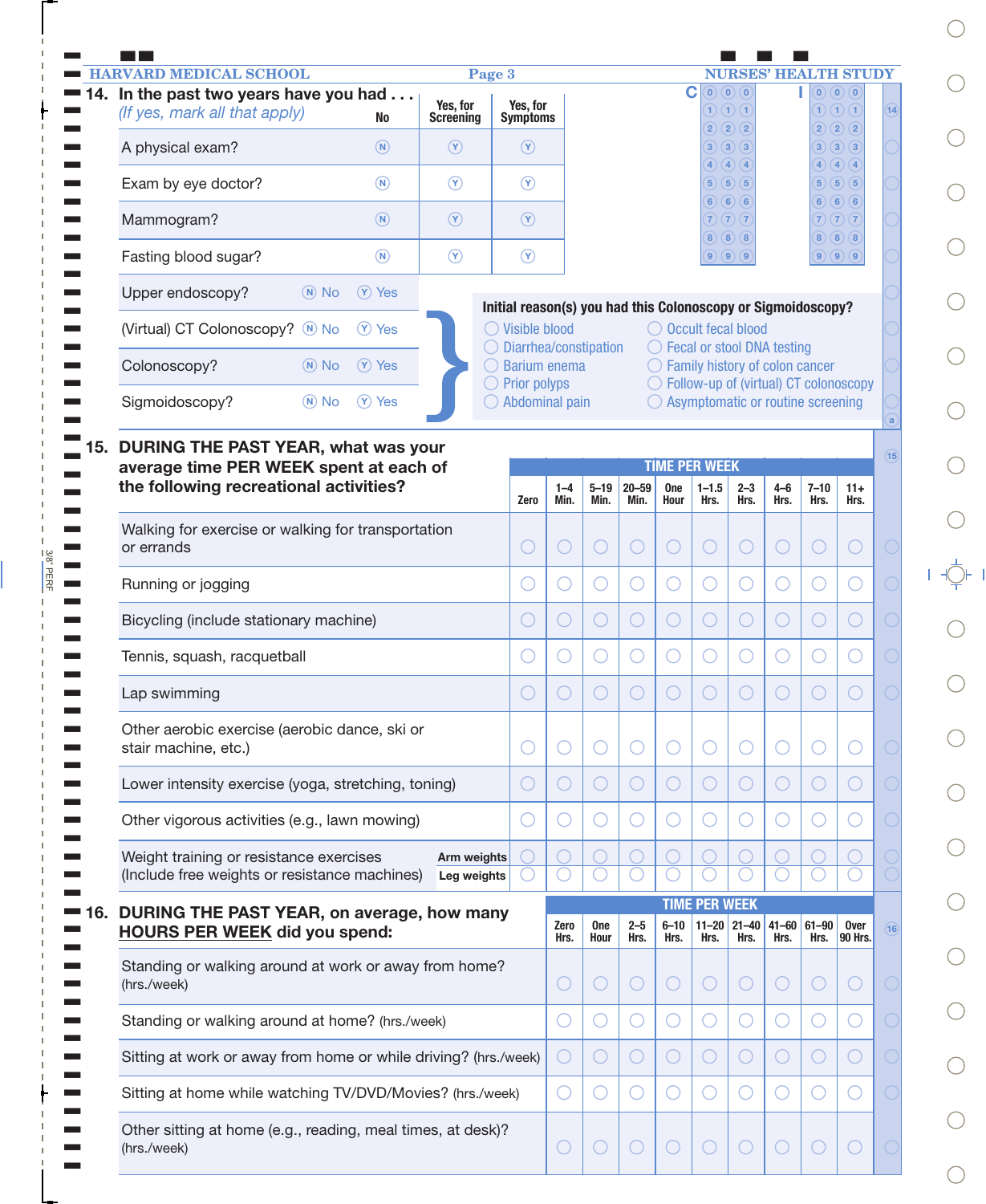| <b>HARVARD MEDICAL SCHOOL</b>                                                                                                                 |                                                   |                |                                                    |                               |                               |                                  | $\begin{array}{c} \textcolor{red}{\textbf{0}} \textcolor{black}{\textbf{0}} \textcolor{black}{\textbf{0}} \textcolor{black}{\textbf{0}} \textcolor{black}{\textbf{0}} \textcolor{black}{\textbf{0}} \textcolor{black}{\textbf{0}} \textcolor{black}{\textbf{0}} \textcolor{black}{\textbf{0}} \textcolor{black}{\textbf{0}} \textcolor{black}{\textbf{0}} \textcolor{black}{\textbf{0}} \textcolor{black}{\textbf{0}} \textcolor{black}{\textbf{0}} \textcolor{black}{\textbf{0}} \textcolor{black}{\textbf{0}} \textcolor{black}{\textbf{0}} \textcolor{black}{\textbf$ |                 |
|-----------------------------------------------------------------------------------------------------------------------------------------------|---------------------------------------------------|----------------|----------------------------------------------------|-------------------------------|-------------------------------|----------------------------------|--------------------------------------------------------------------------------------------------------------------------------------------------------------------------------------------------------------------------------------------------------------------------------------------------------------------------------------------------------------------------------------------------------------------------------------------------------------------------------------------------------------------------------------------------------------------------|-----------------|
| 17. What is your usual walking pace outdoors?                                                                                                 |                                                   |                |                                                    |                               |                               |                                  |                                                                                                                                                                                                                                                                                                                                                                                                                                                                                                                                                                          |                 |
| $\bigcirc$ Unable to walk                                                                                                                     | $\bigcirc$ Easy, casual (less than 2 mph)         |                |                                                    | O Normal, average (2-2.9 mph) |                               |                                  |                                                                                                                                                                                                                                                                                                                                                                                                                                                                                                                                                                          |                 |
| $\bigcirc$ Brisk pace (3–3.9 mph)                                                                                                             | $\bigcirc$ Very brisk/ striding (4 mph or faster) |                |                                                    |                               |                               |                                  |                                                                                                                                                                                                                                                                                                                                                                                                                                                                                                                                                                          |                 |
| 18. How many total flights of stairs (not individual steps) do you climb daily?                                                               |                                                   |                |                                                    |                               |                               |                                  |                                                                                                                                                                                                                                                                                                                                                                                                                                                                                                                                                                          |                 |
| $\bigcirc$ 2 flights or less<br>$\bigcirc$ None                                                                                               | $\bigcirc$ 3-4                                    | $\bigcirc$ 5-9 | $\bigcirc$ 10–14                                   |                               | $\bigcirc$ 15 or more flights |                                  |                                                                                                                                                                                                                                                                                                                                                                                                                                                                                                                                                                          |                 |
|                                                                                                                                               |                                                   |                |                                                    |                               |                               |                                  |                                                                                                                                                                                                                                                                                                                                                                                                                                                                                                                                                                          |                 |
| 19. In the past two years, have you been diagnosed with an episode of:                                                                        |                                                   |                |                                                    |                               |                               |                                  |                                                                                                                                                                                                                                                                                                                                                                                                                                                                                                                                                                          |                 |
| Diverticulitis of the colon that required antibiotics and/or hospitalization?<br>a)                                                           |                                                   |                |                                                    |                               |                               |                                  |                                                                                                                                                                                                                                                                                                                                                                                                                                                                                                                                                                          |                 |
| ◯ Yes ► Surgery for diverticulitis?<br>$\bigcirc$ No                                                                                          |                                                   |                | $()$ No                                            |                               | $\bigcirc$ Yes                |                                  |                                                                                                                                                                                                                                                                                                                                                                                                                                                                                                                                                                          |                 |
| Diverticular bleeding that required blood transfusion and/or hospitalization?<br>$\mathbf{b}$                                                 |                                                   |                |                                                    |                               |                               |                                  |                                                                                                                                                                                                                                                                                                                                                                                                                                                                                                                                                                          |                 |
| ◯ Yes ► Surgery for diverticular bleeding?<br>$\bigcirc$ No                                                                                   |                                                   |                |                                                    | ( ) No                        |                               | $\bigcap$ Yes                    |                                                                                                                                                                                                                                                                                                                                                                                                                                                                                                                                                                          |                 |
|                                                                                                                                               |                                                   |                |                                                    |                               |                               |                                  |                                                                                                                                                                                                                                                                                                                                                                                                                                                                                                                                                                          |                 |
| Diverticulosis of the colon without diverticulitis or diverticular bleeding?<br>$\mathbf{c}$                                                  |                                                   |                |                                                    |                               |                               |                                  |                                                                                                                                                                                                                                                                                                                                                                                                                                                                                                                                                                          |                 |
| $\bigcirc$ No<br>$\bigcirc$ Yes                                                                                                               |                                                   |                |                                                    |                               |                               |                                  |                                                                                                                                                                                                                                                                                                                                                                                                                                                                                                                                                                          |                 |
| 20. In the past two years, have you had gastrointestinal bleeding that required hospitalization                                               |                                                   |                |                                                    |                               |                               |                                  |                                                                                                                                                                                                                                                                                                                                                                                                                                                                                                                                                                          |                 |
| or a transfusion?                                                                                                                             |                                                   |                |                                                    |                               |                               |                                  |                                                                                                                                                                                                                                                                                                                                                                                                                                                                                                                                                                          |                 |
| Site(s):<br>$\bigcirc$ Esophagus<br>() Yes                                                                                                    |                                                   | ◯ Stomach      | ◯ Duodenum                                         |                               |                               |                                  |                                                                                                                                                                                                                                                                                                                                                                                                                                                                                                                                                                          |                 |
| $\bigcirc$ No<br>◯ Colon/Rectum                                                                                                               |                                                   | ◯ Other        | $\bigcirc$ Site(s) unknown                         |                               |                               |                                  |                                                                                                                                                                                                                                                                                                                                                                                                                                                                                                                                                                          |                 |
| 21. On average, during the past year, on how many days did you consume an alcoholic                                                           |                                                   |                |                                                    |                               |                               |                                  |                                                                                                                                                                                                                                                                                                                                                                                                                                                                                                                                                                          |                 |
|                                                                                                                                               |                                                   |                |                                                    |                               |                               |                                  |                                                                                                                                                                                                                                                                                                                                                                                                                                                                                                                                                                          |                 |
| beverage of any type?                                                                                                                         |                                                   |                |                                                    |                               |                               |                                  |                                                                                                                                                                                                                                                                                                                                                                                                                                                                                                                                                                          |                 |
| $\bigcirc$ No days<br>$\bigcirc$ Less than one/month $\bigcirc$ 1 day/mo $\bigcirc$ 2–4 days/mo $\bigcirc$ 1–2 days/wk $\bigcirc$ 3–4 days/wk |                                                   |                |                                                    |                               |                               |                                  |                                                                                                                                                                                                                                                                                                                                                                                                                                                                                                                                                                          |                 |
| $\bigcirc$ 5-6 days/wk<br>$\bigcirc$ 7 days/wk                                                                                                |                                                   |                |                                                    |                               |                               |                                  |                                                                                                                                                                                                                                                                                                                                                                                                                                                                                                                                                                          |                 |
| 22. In a typical month, what is the largest number of drinks of beer, wine, and/or liquor you have                                            |                                                   |                |                                                    |                               |                               |                                  |                                                                                                                                                                                                                                                                                                                                                                                                                                                                                                                                                                          |                 |
| in one day?                                                                                                                                   |                                                   |                |                                                    |                               |                               |                                  |                                                                                                                                                                                                                                                                                                                                                                                                                                                                                                                                                                          |                 |
| $\bigcap$ None<br>$\bigcirc$ 1 drink/day<br>$\bigcirc$ 2                                                                                      | $\bigcirc$ 3<br>()4                               | $\bigcirc$ 5-6 | $O$ 7-9                                            | $\bigcirc$ 10–14              |                               | $\bigcirc$ 15 or more drinks/day |                                                                                                                                                                                                                                                                                                                                                                                                                                                                                                                                                                          |                 |
| 23. For each alcoholic beverage, fill in the circle indicating how often on average you have used                                             |                                                   |                |                                                    |                               |                               |                                  |                                                                                                                                                                                                                                                                                                                                                                                                                                                                                                                                                                          |                 |
| the amount specified during the past year.                                                                                                    |                                                   |                |                                                    |                               |                               |                                  |                                                                                                                                                                                                                                                                                                                                                                                                                                                                                                                                                                          |                 |
| <b>BEVERAGES</b>                                                                                                                              | Never, or less<br>than once per<br>month          | $1 - 3$        | $2 - 4$<br>1                                       | $5 - 6$                       | $\mathbf{1}$                  | $2 - 3$                          | $4 - 5$                                                                                                                                                                                                                                                                                                                                                                                                                                                                                                                                                                  |                 |
| Beer, regular (1 glass, bottle, can)                                                                                                          |                                                   | per month      | per week<br>per week<br>$\left(\mathbf{W}\right)$  | per week                      | per day<br>$\circ$            | per day                          | per day                                                                                                                                                                                                                                                                                                                                                                                                                                                                                                                                                                  |                 |
| Light Beer e.g., Bud Light (1 glass, bottle, can)                                                                                             |                                                   |                | $\circledR$<br>۰                                   |                               | $\circledR$                   |                                  |                                                                                                                                                                                                                                                                                                                                                                                                                                                                                                                                                                          |                 |
| Red wine (5 oz. glass)                                                                                                                        |                                                   |                | $\left(\widehat{\mathsf{W}}\right)$<br>∩           |                               | $\circled{D}$                 |                                  |                                                                                                                                                                                                                                                                                                                                                                                                                                                                                                                                                                          |                 |
| White wine (5 oz. glass)                                                                                                                      |                                                   |                | $\widehat{(\mathsf{W})}$                           |                               | $\circledR$                   |                                  |                                                                                                                                                                                                                                                                                                                                                                                                                                                                                                                                                                          |                 |
| Liquor, e.g., vodka, gin, etc. (1 drink or shot)                                                                                              |                                                   |                | $\left(\overline{\mathsf{w}}\right)$               |                               | $\circ$                       |                                  |                                                                                                                                                                                                                                                                                                                                                                                                                                                                                                                                                                          | $6+$<br>per day |
| 24. For each food listed, fill in the circle indicating how often on average you have used the                                                |                                                   |                |                                                    |                               |                               |                                  |                                                                                                                                                                                                                                                                                                                                                                                                                                                                                                                                                                          |                 |
| amount specified during the past year.                                                                                                        |                                                   |                |                                                    |                               |                               |                                  |                                                                                                                                                                                                                                                                                                                                                                                                                                                                                                                                                                          |                 |
| <b>FOODS</b>                                                                                                                                  | Never, or less<br>than once per                   | $1 - 3$        | $2 - 4$<br>1                                       | $5 - 6$                       | 1.                            | $2 - 3$                          | $4 - 5$                                                                                                                                                                                                                                                                                                                                                                                                                                                                                                                                                                  |                 |
|                                                                                                                                               | month                                             | per month      | per week<br>per week                               | per week                      | per day                       | per day                          | per day                                                                                                                                                                                                                                                                                                                                                                                                                                                                                                                                                                  |                 |
| Blueberries, fresh, frozen or canned (1/2 cup)                                                                                                |                                                   |                | $(\mathsf{w})$                                     |                               | (D)                           |                                  |                                                                                                                                                                                                                                                                                                                                                                                                                                                                                                                                                                          |                 |
| Strawberries, fresh, frozen or canned (1/2 cup)                                                                                               |                                                   |                | $\circledR$<br>$\left(\widehat{\mathsf{W}}\right)$ |                               | $\circledcirc$<br>$\circ$     |                                  |                                                                                                                                                                                                                                                                                                                                                                                                                                                                                                                                                                          |                 |
| Olive oil, for cooking or added to food or salads (1 Tbs.)<br>Peanuts (small packet or 1 oz.)                                                 |                                                   |                | $\binom{w}{w}$                                     |                               | $\circledcirc$                |                                  |                                                                                                                                                                                                                                                                                                                                                                                                                                                                                                                                                                          |                 |
| Walnuts (1 oz.)                                                                                                                               |                                                   |                | $\left(\widehat{\mathsf{W}}\right)$                |                               | $\circ$                       |                                  |                                                                                                                                                                                                                                                                                                                                                                                                                                                                                                                                                                          |                 |
| Other nuts (small packet or 1 oz.)                                                                                                            |                                                   |                | $\circledR$                                        |                               | $\circledR$                   |                                  |                                                                                                                                                                                                                                                                                                                                                                                                                                                                                                                                                                          |                 |
| Peanut butter (1 Tbs.)                                                                                                                        |                                                   |                | $\circledR$                                        |                               | $\circ$                       |                                  |                                                                                                                                                                                                                                                                                                                                                                                                                                                                                                                                                                          | 6+<br>per day   |
| Refined grain foods (e.g., white bread, rice, cereals, pasta, etc.)<br>Whole grain foods (e.g., whole grain bread, cereals, brown rice)       |                                                   |                | $\circledR$                                        |                               | $\circledcirc$                |                                  |                                                                                                                                                                                                                                                                                                                                                                                                                                                                                                                                                                          |                 |

 $\bigcirc$  Never or almost never  $\bigcirc$  1-2 times per week  $\bigcirc$  3-4 times per week

 $\bigcirc$ 

 $\bigcirc$ 

 $\blacksquare$  $\blacksquare$ 

 $\bigcirc$  5 or more times per week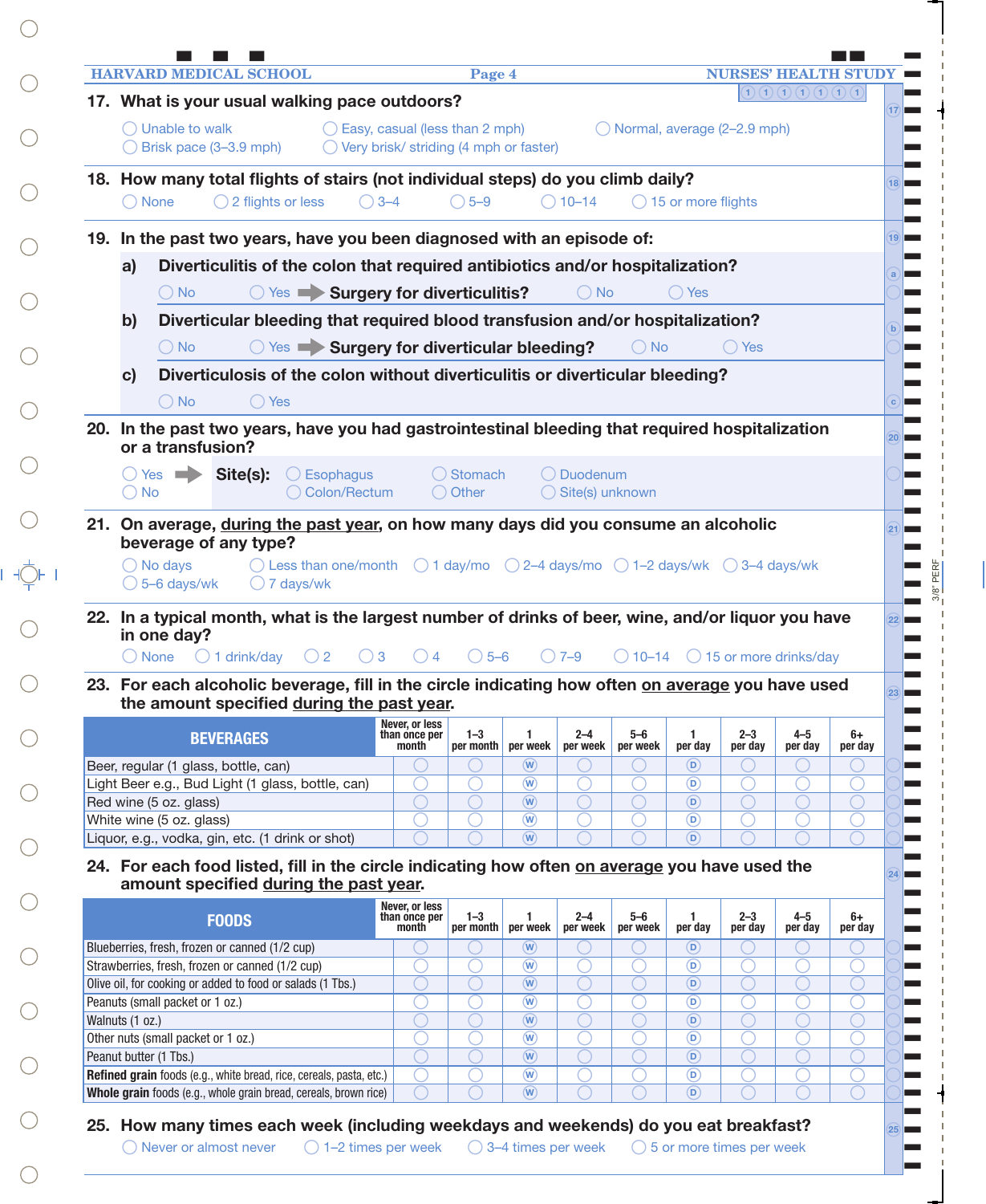| <b>HARVARD MEDICAL SCHOOL</b><br>Page 5                                                                 | <b>NURSES' HEALTH STUDY</b>                                                      |
|---------------------------------------------------------------------------------------------------------|----------------------------------------------------------------------------------|
| Regular Medication (Mark if used regularly in past 2 years)                                             | 26                                                                               |
| <b>Analgesics</b>                                                                                       |                                                                                  |
| Acetaminophen (e.g., Tylenol)                                                                           |                                                                                  |
| Days per week:<br>$\bigcirc$ 2-3<br>$\bigcirc$ 4-5                                                      | $\bigcirc$ 6+ days                                                               |
| $\bigcirc$ 1-2<br>$\bigcirc$ 3-5<br>$\bigcirc$ 6–14<br>Total tablets per week:                          | $\bigcirc$ 15+ tablets                                                           |
| "Baby" or low dose aspirin (100 mg or less/tablet)                                                      |                                                                                  |
| Days per week:<br>$\bigcirc$ 2–3<br>$\bigcirc$ 4-5                                                      | $\bigcirc$ 6+ days                                                               |
| $\bigcirc$ 3-5<br>$\bigcirc$ 6–14<br>Total tablets per week:<br>$\bigcirc$ 1-2                          | $\bigcirc$ 15+ tablets                                                           |
| Aspirin or aspirin-containing products (325mg or more/tablet)                                           |                                                                                  |
| $\bigcirc$ 4-5<br>Days per week:<br>$\bigcirc$ 2–3                                                      | $\bigcirc$ 6+ days                                                               |
| $\bigcirc$ 3-5<br>$\bigcirc$ 6–14<br>Total tablets per week:<br>$\bigcirc$ 1-2                          | $\bigcirc$ 15+ tablets                                                           |
| Ibuprofen (e.g., Advil, Motrin, Nuprin)                                                                 |                                                                                  |
| Days per week:<br>$\bigcirc$ 2-3<br>$\bigcirc$ 4-5                                                      | $\bigcirc$ 6+ days                                                               |
| $\bigcirc$ 1-2<br>$\bigcirc$ 3-5<br>$\bigcirc$ 6-14<br>Total tablets per week:                          | $\bigcirc$ 15+ tablets                                                           |
|                                                                                                         |                                                                                  |
| Celebrex (COX-2 inhibitors)<br>$\bigcirc$ 2-3<br>$\bigcirc$ 4-5<br>Days per week:<br>$\bigcirc$ 1       | $\bigcirc$ 6+ days                                                               |
|                                                                                                         |                                                                                  |
| Other anti-inflammatory analgesics, 2+ times/week (e.g., Aleve, Naprosyn, Relafen, Ketoprofen, Anaprox) |                                                                                  |
|                                                                                                         |                                                                                  |
| <b>Other Regularly Used Medications</b>                                                                 |                                                                                  |
| Thiazide diuretic<br>Potassium<br>$\bigcap$ Lasix                                                       | Evista (raloxifen)<br>◯ Nolvadex (tamoxifen)                                     |
|                                                                                                         |                                                                                  |
| Calcium blocker (e.g., Calan, Procardia, Cardizem, Norvasc)                                             | SSRIs (Celexa, Lexapro, Prozac, Paxil, Zoloft,<br>Luvox, fluoxetine, citalopram) |
| Beta-blocker (e.g., Inderal, Lopressor, Tenormin, Corgard)                                              |                                                                                  |
|                                                                                                         | Tricyclics (e.g., amitriptyline, nortriptyline, imipramine)                      |
| ACE Inhibitors (e.g., Capoten, Vasotec, Zestril)                                                        | SNRIs /Other antidepressants (Wellbutrin, Effexor,                               |
| Angiotensin receptor blocker                                                                            | Remeron, Cymbalta, veniafaxine, bupropion)                                       |
| (e.g., Diovan, Losartan, Avapro)                                                                        |                                                                                  |
| Other anti-hypertensive (e.g., clonidine, doxazosin)                                                    | Minor tranquilizers (e.g., Valium, alprazolam,<br>lorazepam)                     |
|                                                                                                         |                                                                                  |
| Coumadin<br>Pradaxa/Xarelto/Eliquis<br>$\bigcirc$ Plavix                                                | Prilosec, Nexium, Prevacid, Protonix, Aciphex                                    |
|                                                                                                         |                                                                                  |
| Antiarrhythmic<br>Digoxin                                                                               | H2 blocker (e.g., Pepcid, Zantac, Axid, Tagamet)                                 |
| "Statin" cholesterol-lowering drug:                                                                     | Aricept, Exelon, Razadyne<br>Namenda                                             |
| O Mevacor (lovastatin)<br>◯ Lipitor (atorvastatin)                                                      |                                                                                  |
| Pravachol (pravastatin)<br>◯ Crestor<br>◯ Zocor (simvastatin)<br>◯ Other                                | Fosamax, Actonel, or other bisphosphonate                                        |
|                                                                                                         | Thyroid hormone (e.g., Synthroid, Levothroid, extract)                           |
| Other cholesterol-lowering drug                                                                         |                                                                                  |
|                                                                                                         | Ambien, Sonata, Lunesta or zolpidem                                              |
| Steroids taken orally<br>(e.g., Prednisone, Decadron, Medrol)                                           | Other prescription sleep medications                                             |
|                                                                                                         | (e.g., Trazodone, Rozerem)                                                       |
| Metformin (glucophage)<br>Actos<br>Insulin                                                              |                                                                                  |
| Other oral hypoglycemic medication                                                                      | Other regular medications (no need to specify)                                   |
|                                                                                                         |                                                                                  |
|                                                                                                         |                                                                                  |

 $\frac{3/8}{2}$ PERF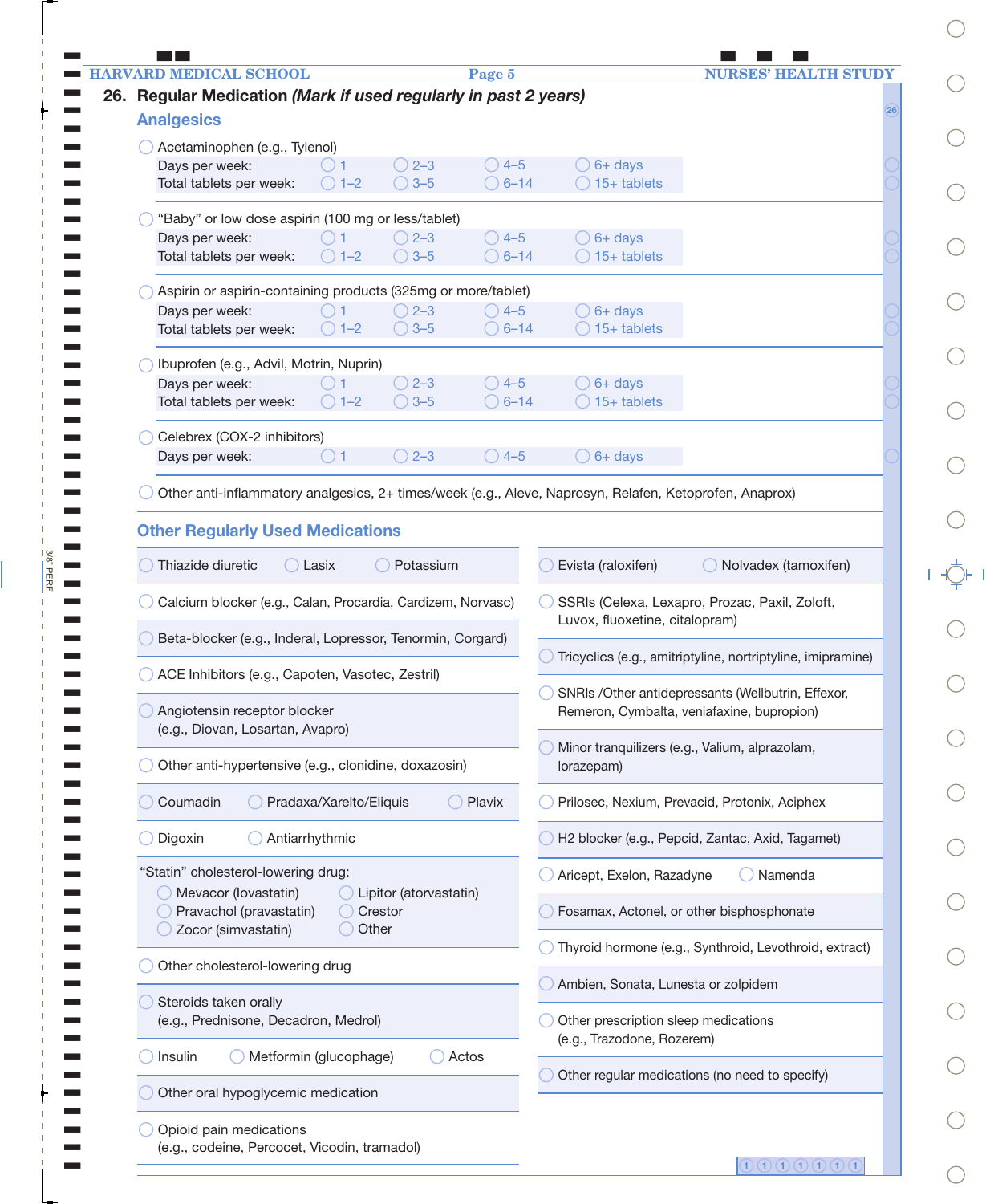|                             | <b>HARVARD MEDICAL SCHOOL</b>                                                                                               | Page 6                    |            |                     |                  | <b>NURSES' HEALTH STU</b>  |
|-----------------------------|-----------------------------------------------------------------------------------------------------------------------------|---------------------------|------------|---------------------|------------------|----------------------------|
|                             | 27. Have you EVER used Metformin (aka Glucophage)?                                                                          |                           |            |                     |                  |                            |
| $Yes \implies$<br><b>No</b> | a) When did you FIRST take it?<br>Before 1996<br>$\bigcirc$ 1997-2000<br>b) In all, how many years have you used Metformin? | 2001-2004                 | 2005-2008  |                     | 2009-2012        | <b>After 2012</b>          |
|                             | Less than 1 year<br>$\bigcirc$ 1-2                                                                                          | $3 - 5$<br>$\bigcirc$ 6–8 |            | $\bigcirc$ 9-12     | $\bigcirc$ 13–15 | $\bigcirc$ 16+ years       |
|                             | 28. Choose the best answer for how you felt the past month:                                                                 |                           |            |                     |                  |                            |
|                             | Are you basically satisfied with your life?                                                                                 |                           |            | ◯ Yes               | $\bigcirc$ No    |                            |
|                             | Have you dropped many of your activities and interests?                                                                     |                           |            | ◯ Yes               | $\bigcirc$ No    |                            |
|                             | Do you feel that your life is empty?                                                                                        |                           |            | $\bigcirc$ Yes      | $\bigcirc$ No    |                            |
|                             | Do you often get bored?                                                                                                     |                           |            | ○ Yes               | $\bigcirc$ No    |                            |
|                             | Are you in good spirits most of the time?                                                                                   |                           |            | $\bigcirc$ Yes      | $\bigcirc$ No    |                            |
|                             | Are you afraid that something bad is going to happen to you?                                                                |                           |            | ◯ Yes               | $\bigcirc$ No    |                            |
|                             | Do you feel happy most of the time?                                                                                         |                           |            | $\bigcirc$ Yes      | $\bigcirc$ No    |                            |
|                             | Do you often feel helpless?                                                                                                 |                           |            | $\bigcirc$ Yes      | $\bigcirc$ No    |                            |
|                             | Do you prefer to stay at home, rather than going out and doing new things?                                                  |                           |            | $\bigcirc$ Yes      | $\bigcirc$ No    |                            |
|                             | Do you feel you have more problems with memory than most?                                                                   |                           |            | () Yes              | $\bigcirc$ No    |                            |
|                             | Do you think it is wonderful to be alive now?                                                                               |                           |            | () Yes              | $\bigcirc$ No    |                            |
|                             | Do you feel pretty worthless the way you are now?                                                                           |                           |            | ◯ Yes               | $\bigcirc$ No    |                            |
|                             | Do you feel full of energy?                                                                                                 |                           |            | ( ) Yes             | $()$ No          |                            |
|                             | Do you feel that your situation is hopeless?                                                                                |                           |            | Yes                 | $\bigcirc$ No    |                            |
|                             | Do you think that most people are better off than you are?                                                                  |                           |            | $\bigcirc$ Yes      | $\bigcirc$ No    |                            |
|                             |                                                                                                                             |                           |            |                     |                  |                            |
|                             | 29. Over the last 4 weeks, how often have you been                                                                          |                           |            |                     | <b>More than</b> |                            |
|                             | bothered by any of the following problems?                                                                                  |                           | Not at all | <b>Several days</b> | half the days    | <b>Nearly</b><br>every day |
|                             | Feeling nervous, anxious or on edge                                                                                         |                           | $($ )      | $(\ )$              | $($ )            | $($ )                      |
|                             | Not being able to stop or control worrying                                                                                  |                           | $($ )      | $($ )               |                  |                            |
|                             | Worrying too much about different things                                                                                    |                           |            |                     |                  |                            |

 $3/8$ " PERF

 $\blacksquare$  $\blacksquare$  $\blacksquare$  $\blacksquare$  $\blacksquare$  $\blacksquare$  $\blacksquare$  $\blacksquare$  $\blacksquare$  $\blacksquare$ 

 $\circ$  0 0 0 0

 $\circ$  0 0 0 0

 $\circ$  0 0 0 0

 $\circ$  0 0 0 0

 $\bigcirc$  $\bigcirc$  $\bigcirc$  $\bigcirc$  $\bigcirc$  $\bigcirc$  $\bigcirc$  $\begin{array}{ccc}\n & \circ & \circ \\
& \circ & \circ \\
& \circ & \circ\n\end{array}$  $\bigcirc$  $\bigcirc$  $\bigcirc$  $\bigcirc$  $\bigcirc$  $\bigcirc$  $\bigcirc$  $\mathbb{C}$  $\bigcirc$ 

 $\bigcirc$ 

 $\bigcirc$ 

 $\mathcal{C}$ 

Trouble relaxing

Being so restless that it is hard to sit still

Feeling afraid as if something awful might happen

Becoming easily annoyed or irritable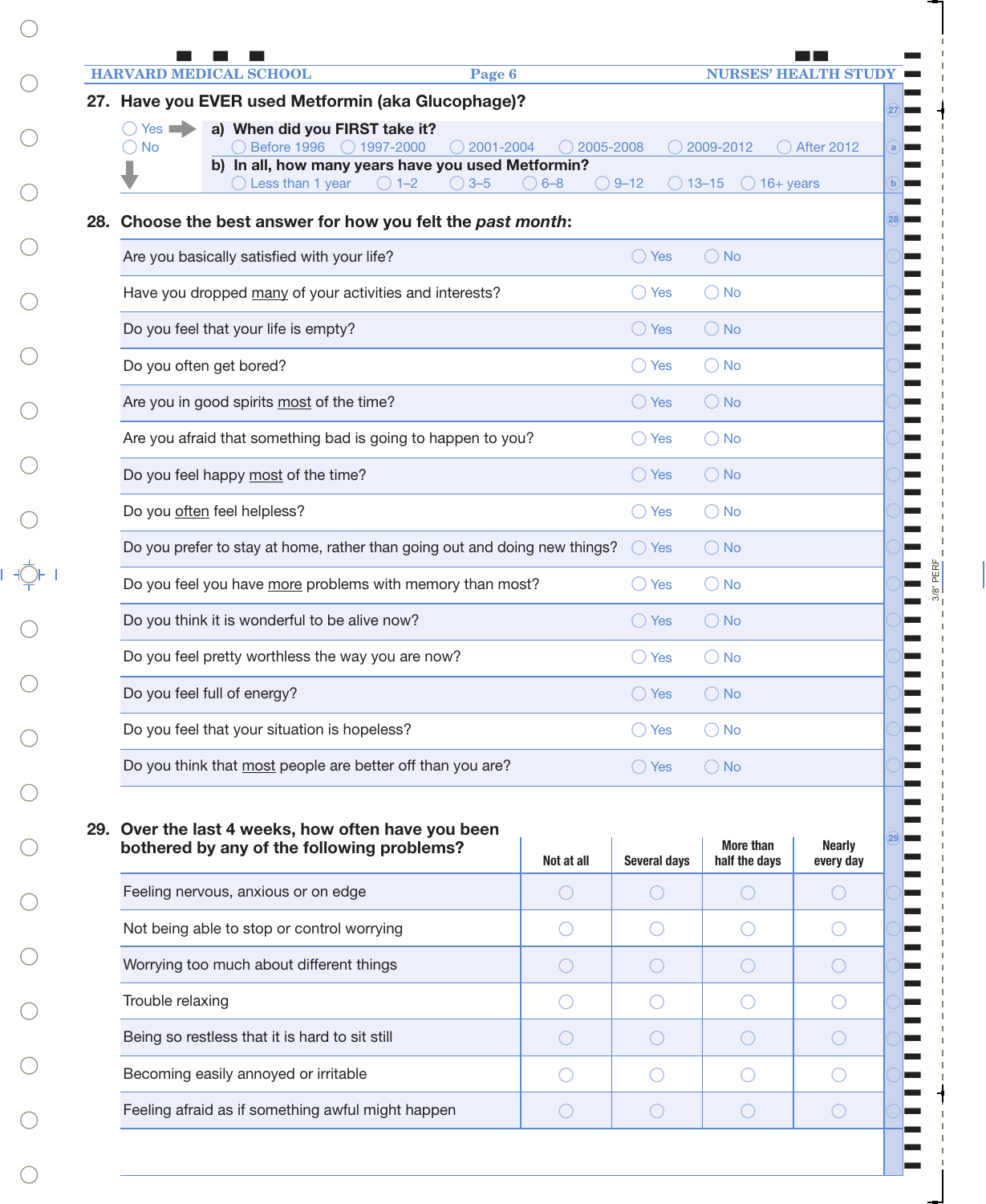| <b>HARVARD MEDICAL SCHOOL</b>                                                                                            | Page 7                                                              |                                                         |                                                   |                               | <b>NURSES' HEALTH STUDY</b>                         |                 |
|--------------------------------------------------------------------------------------------------------------------------|---------------------------------------------------------------------|---------------------------------------------------------|---------------------------------------------------|-------------------------------|-----------------------------------------------------|-----------------|
| The following questions relate to your usual sleep habits during the past month. Your answers                            |                                                                     |                                                         |                                                   |                               |                                                     |                 |
| should indicate the most accurate reply for the majority of days and nights in the past month.                           |                                                                     |                                                         |                                                   |                               |                                                     |                 |
|                                                                                                                          |                                                                     |                                                         |                                                   |                               |                                                     |                 |
| 30. In a typical week, on how many days do you nap for at least 20 minutes?<br>(You need not be in bed to nap.)          |                                                                     |                                                         |                                                   |                               |                                                     | 30              |
| $\bigcirc$ 1 or 2 days<br>( ) None                                                                                       | $\bigcirc$ 3-4 days $\bigcirc$ 5-6 days $\bigcirc$ Almost every day |                                                         |                                                   |                               |                                                     |                 |
|                                                                                                                          |                                                                     |                                                         |                                                   |                               |                                                     |                 |
| 31. During the past month, how many hours of actual sleep did you get most nights?                                       |                                                                     |                                                         |                                                   |                               |                                                     | 31              |
| $\bigcirc$ Less than 4 hours<br>$\bigcirc$ 4 hrs                                                                         | $\bigcirc$ 5 hrs<br>$\bigcirc$ 6 hrs                                | $\bigcirc$ 7 hrs<br>$\bigcirc$ 8 hrs                    | $\bigcirc$ 9 hrs                                  | $\bigcirc$ 10 hrs             | $11 + hrs$                                          |                 |
| 32. During the past month, how long has it usually taken you to fall asleep each night?                                  |                                                                     |                                                         |                                                   |                               |                                                     | 32 <sup>2</sup> |
| $\bigcirc$ 5–19 min $\bigcirc$ 20–59 min<br>$() 1 - 4$ min                                                               | $\bigcirc$ One hour                                                 | $\bigcirc$ 1–1.5 hrs                                    | $\bigcirc$ 1.5 or more hrs                        |                               |                                                     |                 |
|                                                                                                                          |                                                                     |                                                         |                                                   |                               |                                                     |                 |
| 33. During the past month, how often have you<br>had trouble sleeping because you                                        |                                                                     | Not during<br>the past month                            | Less than<br>once a week                          | $1$ or $2$<br>times a week    | $3+$<br>times a week                                | 33              |
| cannot get to sleep within 30 minutes?                                                                                   |                                                                     |                                                         | ( )                                               | $\bigcirc$                    | $\left(\begin{array}{c} \end{array}\right)$         |                 |
| wake up in the middle of the night or early morning?                                                                     |                                                                     |                                                         |                                                   | $(\ )$                        |                                                     |                 |
| have to get up to use the bathroom?                                                                                      |                                                                     | ◯                                                       | $\left(\begin{array}{c} \end{array}\right)$       | $(\ )$                        | $(\ )$                                              |                 |
| cannot breathe comfortably?                                                                                              |                                                                     |                                                         |                                                   | $(\ )$                        |                                                     |                 |
| cough or snore loudly?                                                                                                   |                                                                     | $\left(\begin{array}{c} \end{array}\right)$             | ○                                                 | ∩                             | $\left(\begin{array}{c} \end{array}\right)$         |                 |
| feel too cold?                                                                                                           |                                                                     |                                                         |                                                   | $(\ )$                        |                                                     |                 |
| feel too hot?                                                                                                            |                                                                     |                                                         | $\bigcirc$                                        | ∩                             |                                                     |                 |
| had a bad dream?                                                                                                         |                                                                     |                                                         | $(\ )$                                            | $(\ )$                        |                                                     |                 |
| have pain?<br>Other reason you have trouble sleeping                                                                     |                                                                     |                                                         | $( \ )$                                           | $(\ )$                        | $\left(\begin{array}{c} \end{array}\right)$         |                 |
|                                                                                                                          |                                                                     |                                                         |                                                   |                               |                                                     |                 |
| 34. During the past month, how would you rate your sleep quality overall?                                                |                                                                     |                                                         |                                                   |                               |                                                     | 34              |
| $\bigcirc$ Very good<br>◯ Fairly good                                                                                    |                                                                     |                                                         |                                                   |                               |                                                     |                 |
|                                                                                                                          | $\bigcirc$ Fairly bad $\bigcirc$ Very bad                           |                                                         |                                                   |                               |                                                     |                 |
|                                                                                                                          |                                                                     |                                                         |                                                   |                               |                                                     |                 |
| 35. During the past month, how often have you taken medicine to help you sleep?<br>(Prescribed or "over the counter")    |                                                                     |                                                         |                                                   |                               |                                                     | 35              |
|                                                                                                                          |                                                                     | $\bigcirc$ 1 or 2 times a week                          |                                                   | $\bigcirc$ 3+ times a week    |                                                     |                 |
|                                                                                                                          | Not during the past month $\bigcirc$ Less than once a week          |                                                         |                                                   |                               |                                                     |                 |
| 36. During the past month, how often have you had trouble staying awake while driving,                                   |                                                                     |                                                         |                                                   |                               |                                                     | 36              |
| eating meals, or engaging in social activity?                                                                            |                                                                     |                                                         |                                                   |                               |                                                     |                 |
| $\bigcirc$ Not during the past month                                                                                     | $\bigcirc$ Less than once a week                                    | $\bigcirc$ 1 or 2 times a week                          |                                                   | $\bigcirc$ 3+ times a week    |                                                     |                 |
| 37. During the past month, how much of a problem has it been for you to keep up enough<br>enthusiasm to get things done? |                                                                     |                                                         |                                                   |                               |                                                     | 37              |
| $\bigcirc$ No problem at all                                                                                             | ◯ Only a very slight problem                                        | Somewhat of a problem                                   |                                                   | $\bigcirc$ A very big problem |                                                     |                 |
|                                                                                                                          |                                                                     |                                                         |                                                   |                               |                                                     |                 |
| 38. Please rate your ability to do the following activities. (Mark one answer for each row.)                             |                                                                     |                                                         |                                                   |                               |                                                     | 38              |
| Are you able to                                                                                                          | <b>Without Help</b>                                                 | <b>With Some Help</b>                                   |                                                   |                               | <b>Unable</b>                                       |                 |
| a. Get to places out of<br>walking distance                                                                              | ◯ Drive car, or travel alone<br>on bus, train, or taxi              | ◯ Need someone to help<br>you or go with you            |                                                   |                               | ◯ Unable to travel except<br>by ambulance, etc.     |                 |
| b. Go shopping for groceries                                                                                             | Can shop by yourself,                                               | ◯ Need someone to help                                  |                                                   |                               | $\bigcirc$ Completely unable to                     |                 |
| or clothes (assuming you<br>had transportation)                                                                          | assuming you had<br>transportation                                  |                                                         | you on all shopping trips                         | do any shopping               |                                                     |                 |
| c. Prepare your own meals                                                                                                | Plan and cook full<br>meals yourself                                | $\bigcirc$ Can prepare some things.                     | Unable to cook full meals                         |                               | Completely unable to<br>prepare any meals           |                 |
| d. Do your own housework                                                                                                 | Can clean floors,<br>bathroom, etc.                                 | $\bigcirc$ Need help with heavy<br>housework & cleaning |                                                   |                               | $\bigcirc$ Completely unable to<br>do any housework |                 |
| e. Handle your own money                                                                                                 | $\bigcirc$ Write checks, pay bills,<br>etc., by yourself            | buying. Need help with                                  | Can manage day-to-day<br>checkbook & paying bills | handle money                  | ◯ Completely unable to                              |                 |

 $= 3/8" PERF$ 

 $\bigcirc$  $\bigcirc$  $\bigcirc$  $\bigcirc$  $\bigcirc$  $\bigcirc$  $\bigcirc$  $\bigcirc$  $\bigcirc$  $\overline{\varphi}$  $\bigcirc$  $\bigcirc$  $\bigcirc$  $\bigcirc$  $\bigcirc$  $\bigcirc$  $\bigcirc$  $\bigcirc$  $\bigcirc$  $\bigcirc$  $\bigcirc$ 

 $\overline{\phantom{a}}$